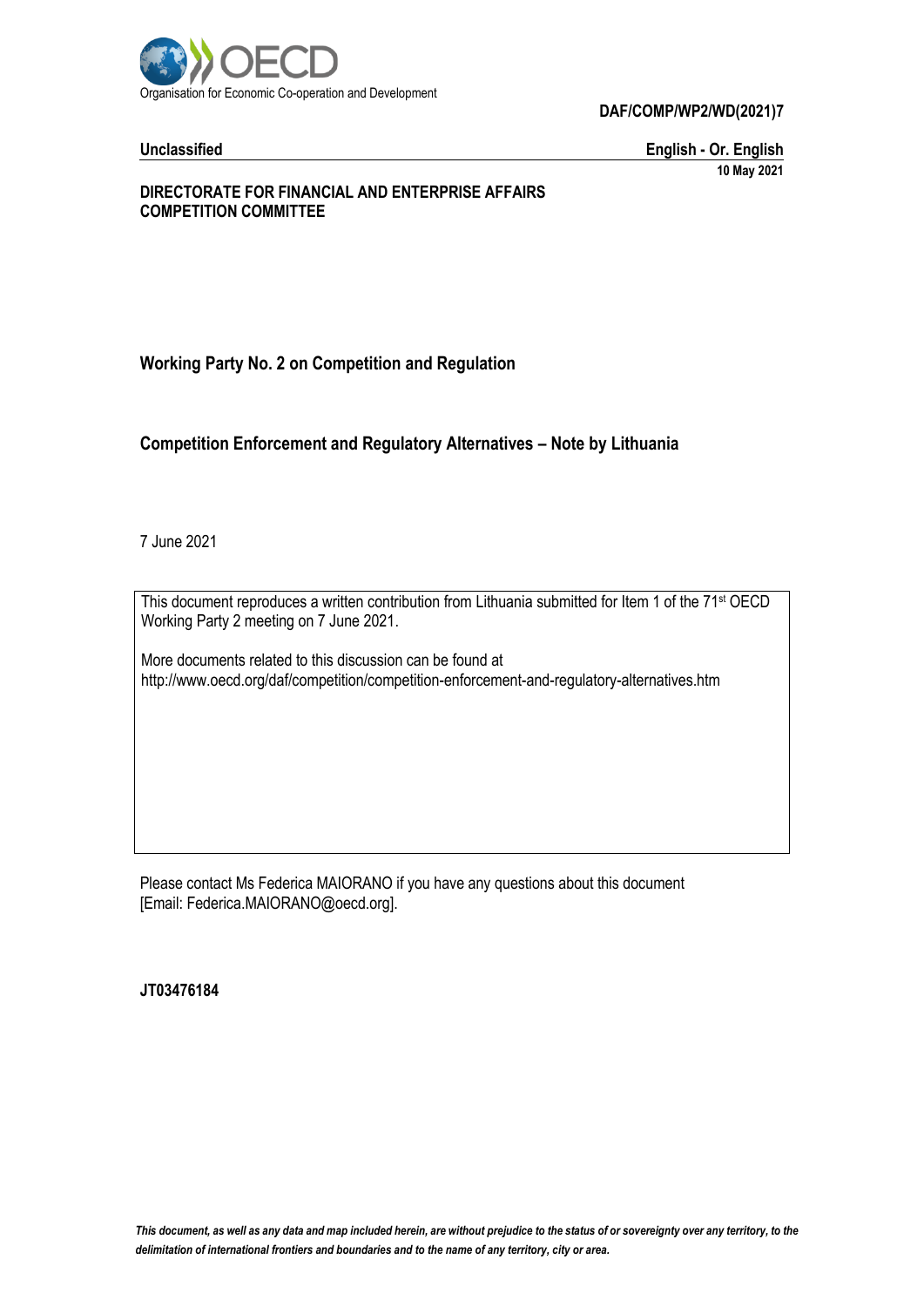## **2** DAF/COMP/WP2/WD(2021)7

# *Lithuania*

## **1. Introduction**

1. The Note by Lithuania overviews the legal framework of the regulated electronic communications sector and possible overlap of competences between the sectoral regulator and the competition authority. The Lithuanian sectoral law stipulates main principles for the regulation of electronic communications activities and confers the Communications Regulatory Authority a function of ensuring effective competition in this sector. The Lithuanian Competition Council has significant responsibilities in the electronic communications sector as well. From the legal standpoint, responsibilities of these two authorities seem to be defined and delimited. However, in practice, the boundaries of jurisdiction regarding responsibilities of the sectoral regulator and national competition authority may not be evident. This problem is discussed referring to a specific decision adopted by the Lithuanian Competition Council. It illustrates how the power to apply margin squeeze test ex post exercised by the Communications Regulatory Authority in principle corresponds to the respective power of the Competition Council to investigate abuse of dominance in the form of margin squeeze under the Competition Law. More indepth collaboration between the sectoral regulator and the national competition authority should be merited in such ambiguous situations.

## **2. Regulated Field of Electronic Communications and Application of Competition Law: Legal Framework**

2. The Lithuanian Law on Electronic Communications stipulates that the regulation of electronic communications activities shall be based, among others, on the principles of ensuring effective competition, transparency and non-discrimination<sup>1</sup>. One of the main objectives of the Communications Regulatory Authority is to ensure effective competition in the field of electronic communications<sup>2</sup>. The national regulator shall seek to create conditions for effective competition and its development in the field of electronic communications as well as conditions to prevent the abuse of market power by undertakings<sup>3</sup>. In this context, the Communications Regulatory Authority may impose certain *ex ante* obligations on undertakings with significant market power, i.e. obligations on transparency, non-discrimination, accounting separation, providing access, price control and cost accounting, functional separation, provision of services to end-users<sup>4</sup>.

3. The Law on Electronic Communications also provides for several significant responsibilities for the Lithuanian Competition Council. First, it shall enforce competition rules in the field of electronic communications in accordance with the Law on Competition<sup>5</sup>. Accordingly, the Lithuanian Competition Council applies provisions of the Law on Competition with regard to anti-competitive agreements, abuse of dominance and

 $1$  Article 2(1)

 $2$  Article 8(1) of the Lithuanian Law on Electronic Communications.

 $3$  Article 14(1) of the Lithuanian Law on Electronic Communications.

 $4$  Articles 17 to 23<sup>2</sup> of the Lithuanian Law on Electronic Communications.

 $<sup>5</sup>$  Article 14(2) of the Law on Electronic Communications.</sup>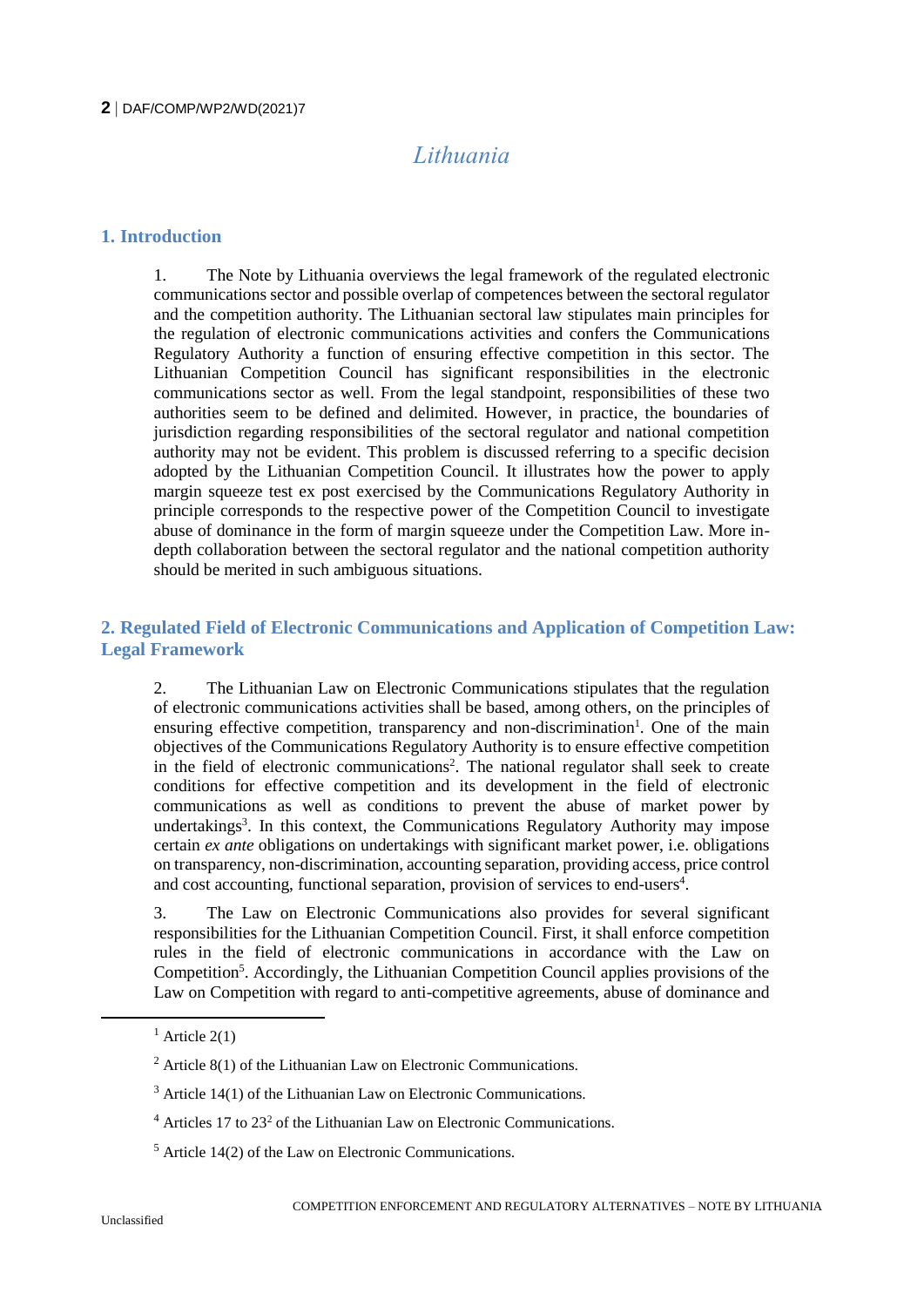concentrations taking place in this particular regulated sector. The Lithuanian Competition Council shall consult and co-operate with the Communications Regulatory Authority when enforcing the Law on Competition in the field of electronic communications<sup>6</sup>.

4. The Lithuanian Competition Council also has some functions vis-à-vis regulatory tasks performed by the Communications Regulatory Authority. The Competition Council shall exchange information (including confidential) with the Communications Regulatory Authority, insofar as the latter authority supervises competition in the field of electronic communications<sup>7</sup>. In addition, the Competition Council shall advise the Communications Regulatory Authority when the latter performs functions related to the supervision of competition in the field of electronic communications<sup>8</sup>.

5. Even though the Lithuanian laws determine respective responsibilities of the sectoral regulator and of the national competition authority in the electronic communications sector, in practice, there is no straightforward answer to the question what the boundaries of jurisdiction of these agencies are. A specific illustration of this problem which is discussed below is the decision adopted by the Lithuanian Competition Council to refuse initiation of the proceedings against Telia Lietuva.

# **3. Possible Overlap of Competences of Authorities in Electronic Communications Sector**

6. In this section we will illustrate how the intersection of institutional responsibilities for competition matters within a regulated electronic communications sector was resolved in Lithuanian jurisdiction. We will refer to the Competition Council's decision on refusal to open an investigation concerning Telia Lietuva (incumbent telecom operator)<sup>9</sup>.

7. The Communications Regulatory Authority has established that Telia Lietuva has a significant influence in the markets for wholesale (central and local) network access at fixed locations. Retail services provided on the basis of these wholesale services included internet access services provided over a public fixed network, public fixed telephone services based on internet protocol technologies, television services and other services. Telia Lietuva was active in both wholesale and retail internet access markets. The Communications Regulatory Authority did not impose any obligations on Telia Lietuva in the retail internet access market.

8. The Competition Council received several complaints<sup>10</sup> regarding an alleged abuse of a dominant position by Telia Lietuva in the form of margin squeeze practices in the television and internet services market. According to the decision-making practice of the European Commission, case law of the European Union courts and the Lithuanian courts, the assessment of the actions of undertakings in the regulated electronic communications market, from the competition point of view, could fall within the remit of both, the Competition Council and the Communications Regulatory Authority. Prior to complaints received by the Competition Council, the Communications Regulatory Authority had

 $\overline{a}$ 

 $6$  Article 12(1)(3) of the Law on Electronic Communications.

 $^7$  Article 12(1)(1) of the Law on Electronic Communications.

 $8$  Article 12(1)(2) of the Law on Electronic Communications.

<sup>9</sup> See: [The Competition Council's decision as of 8th of March 2019 No. 1S-27 \(2019\)](https://kt.gov.lt/uploads/docs/docs/3818_cfb91d489203d9da521b6e8e7541870b.pdf)

<sup>&</sup>lt;sup>10</sup> Complaints by the Lithuanian Cable Television Association, as of  $21<sup>st</sup>$  of November 2017; the Lithuanian Radio and Television Centre, as of 11<sup>th</sup> of August 2017; Bite Lietuva, as of 29<sup>th</sup> of March 2018.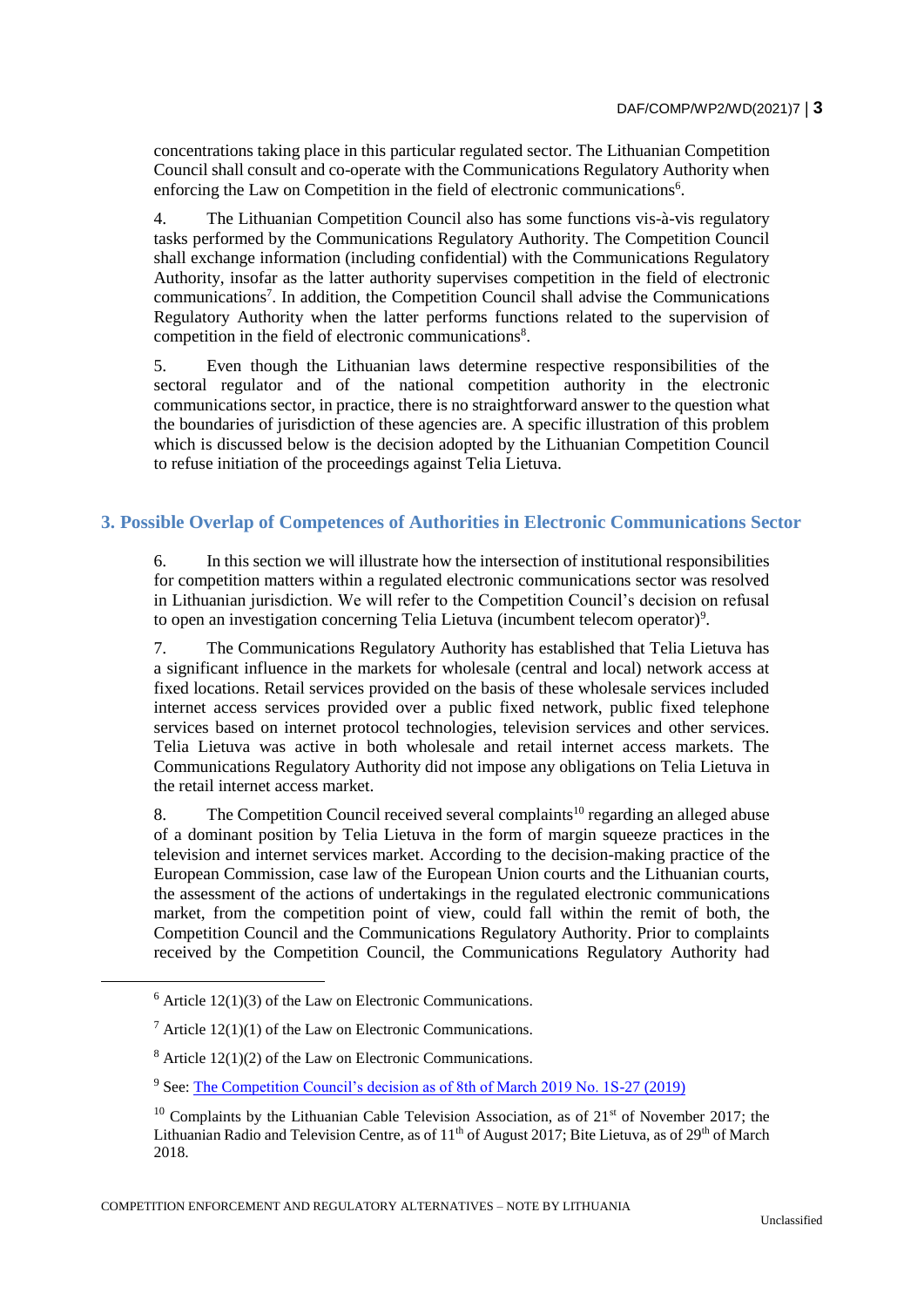## **4** DAF/COMP/WP2/WD(2021)7

already examined and adopted certain decisions regarding challenged activities of Telia Lietuva and their compliance with non-discrimination obligation.

9. Analysis of the decisions adopted by the Communications Regulatory Authority showed that in monitoring the compliance with ex ante non-discrimination obligation it compared prices of the Telia Lietuva for wholesale network access services with its prices for retail services which are provided on the basis of these wholesale services. Communications Regulatory Authority also assessed whether existing or potential customers of Telia Lietuva wholesale network access services intending to provide retail public electronic communications services on the basis of wholesale network access services acquired from Telia Lietuva, could compete with the prices of relevant retail services offered by Telia Lietuva. Such test, in principle, corresponds to the margin squeeze test applied in competition law which includes assessment of whether a vertically integrated undertaking could profitably provide retail services by acquiring its own wholesale services at the prices offered to its competitors.<sup>11</sup>

10. The data available to the Competition Council confirmed that the Communications Regulatory Authority had examined and adopted decisions regarding the same circumstances as the applicants have indicated to the Competition Council (as far as alleged margin squeeze applied by Telia Lietuva is concerned).<sup>12</sup>

11. The Competition Council held that if it undertook an investigation of the Telia Lietuva actions, it would have to review the legality and validity of the decisions adopted by the Communications Regulatory Authority, while such powers are not granted to the Competition Council. Moreover, according to the case-law of the Supreme Administrative Court of Lithuania, the same conduct cannot be subject at the same time to different legal rules pursuing essentially the same objective, and the parallel application of both the Electronic Communications Law and the Competition Law under such circumstances would be incompatible with the objectives of these laws and the nature of regulation.<sup>13</sup> Thus, the Competition Council held that the national regulator had already examined and adopted decisions concerning the Telia Lietuva actions challenged at the Competition Council.

12. The Lithuanian Law on Competition allows the Competition Council to refuse initiating investigation if it does not correspond to its priority. The Competition Council has established its enforcement priority<sup>14</sup> together with principles which explain application of this priority, including the principle of strategic importance. After assessing all the circumstances described above, the Competition Council concluded that investigation of the factual circumstances specified in the complaint against the Telia Lietuva activities did not correspond to its enforcement priority, and in particular the principle of strategic importance, and refused to initiate an investigation. The Competition Council concluded that, taking into account the legislative provisions and powers conferred to the Communications Regulatory Authority, in this particular case, the latter is within the remit

<sup>&</sup>lt;sup>11</sup> The Competition Council's decision as of 8th of March 2019 No.  $1S-27$  (2019), paragraph 62.

<sup>&</sup>lt;sup>12</sup> The Competition Council's decision as of 8th of March 2019 No. 1S-27 (2019), paragraph 66.

<sup>&</sup>lt;sup>13</sup> The Competition Council's decision as of 8th of March 2019 No. 1S-27 (2019), paragraph 64.

<sup>&</sup>lt;sup>14</sup> The Competition Council Resolution No 1S-89 as of 2012-07-02 on the enforcement priority of the Competition Council while implementing the supervision of the Law on Competition, point 1: "Establish that the Competition Council's Enforcement Priority is to conduct investigations or otherwise intervene in the functioning of the market, only if such intervention could significantly contribute to the effective protection of competition and ensure the highest possible benefits to consumers (hereinafter - the Enforcement Priority)".